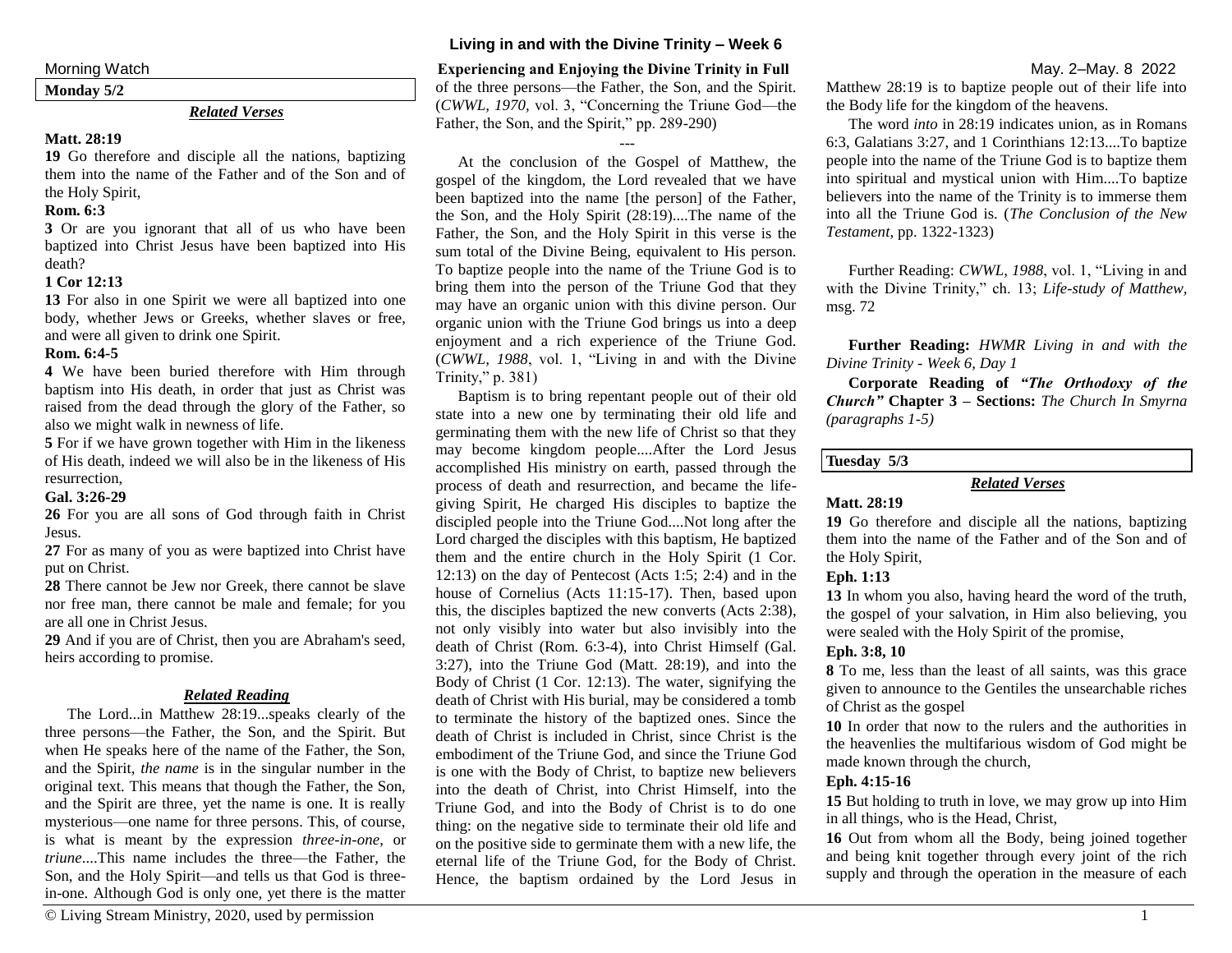one part, causes the growth of the Body unto the building up of itself in love.

### **1 Cor. 15:45b**

**45b** the last Adam became a life-giving Spirit.

#### **2 Cor. 3:17**

**17** And the Lord is the Spirit; and where the Spirit of the Lord is, there is freedom.

#### **John 15:4-5, 7**

**4** Abide in Me and I in you. As the branch cannot bear fruit of itself unless it abides in the vine, so neither can you unless you abide in Me.

**5** I am the vine; you are the branches. He who abides in Me and I in him, he bears much fruit; for apart from Me you can do nothing.

**7** If you abide in Me and My words abide in you, ask whatever you will, and it shall be done for you.

### *Related Reading*

By the time the Lord Jesus gave the charge to His disciples recorded in Matthew 28:19, He had already died an all-inclusive death on the cross, had been buried, had entered into Hades to overcome the power of death and everything related to it, and had come out of death and had entered into resurrection. Furthermore, He, the pneumatic Christ, had already breathed Himself as the life-giving Spirit into the disciples (John 20:22). Having done all this, He charged them to disciple the nations and to bring them into the Triune God so that they may have an organic union with Him....To baptize believers into the name of the Father, the Son, and the Holy Spirit is in fact to baptize them into the processed Triune God. (*The Conclusion of the New Testament,* pp. 1323-1324)

Unless baptism in the Holy Spirit is specifically designated, the word *baptism* in the New Testament indicates baptism through water implying the significance of the baptism in the Spirit....The baptism mentioned by the Lord Jesus in Matthew 28:19,...to baptize believers into the name of the Father, the Son, and the Holy Spirit, is to baptize them both in the water and in the Spirit. Physically, we baptize believers in water, yet the water symbolizes the divine name, the name of the Father, the Son, and the Holy Spirit. This means that when we put people into the water of baptism, we put them into the person of the Triune God.

---

# **Living in and with the Divine Trinity – Week 6**

# Morning Watch**Experiencing and Enjoying the Divine Trinity in Full** May. 2–May. 8 2022

In Matthew 28:19 the Lord Jesus charged the disciples to baptize the believers into the name of the Father, and of the Son, and of the Holy Spirit. But later, in practice, the believers were baptized into the name of the Lord Jesus. This indicates that to be baptized into the name of the Lord Jesus is equivalent to being baptized into the name of the Father and of the Son and of the Holy Spirit because the Lord Jesus is the embodiment of the Triune God (Col. 2:9).

Today, when we baptize believers into the name of the Lord Jesus we are actually baptizing them into the Triune God. (*The Conclusion of the New Testament*, pp. 1324-1325)

In resurrection as the last Adam, Jesus became a lifegiving Spirit (1 Cor. 15:45b). As God, He became a man in incarnation (John 1:14). As such a One, He also became the life-giving Spirit. This life-giving Spirit is the totality of the Triune God, the consummation of the Triune God. As the life-giving Spirit, He is the Son, and embodied in the Son is the Father. Thus, the Father and the Son are here with this life-giving Spirit, who is the consummation of the Triune God and the totality of the Triune God.

We need to realize that we have the Spirit indwelling us, and the indwelling Spirit is the consummated Triune God. He is the life-giving and indwelling Spirit to seal the believers of the Son (Eph. 1:13), that is, to impart and dispense the riches of God's being as the unsearchable riches of Christ into the believers as the members of Christ for the constituting and building up of the organic Body of Christ  $(3:8, 10; 4:16)$ . The indwelling, lifegiving Spirit is the sealing Spirit. The sealing ink of a seal saturates the sealed material. We are the sealed material, and we have the Spirit as the sealing ink saturating us. This saturating, this sealing, mingles us with God. (*CWWL, 1991-1992*, vol. 1, "The Central Line of the Divine Revelation," pp. 345, 347)

Further Reading: *CWWL, 1991-1992*, vol. 1, "The Central Line of the Divine Revelation," ch. 2; *CWWL,*  1977, vol. 3, "The Subjective Truths in the Holy Scriptures," ch. 4

**Further Reading:** *HWMR Living in and with the Divine Trinity - Week 6, Day 2*

**Corporate Reading of** *"The Orthodoxy of the Church"* **Chapter 3 – Sections:** *The Church In Smyrna (paragraphs 6-11)*

# **Wednesday 5/4**

# *Related Verses*

#### **2 Cor. 13:14**

**14** The grace of the Lord Jesus Christ and the love of God and the fellowship of the Holy Spirit be with you all.

# **1 Cor. 15:10**

**10** But by the grace of God I am what I am; and His grace unto me did not turn out to be in vain, but, on the contrary, I labored more abundantly than all of them, yet not I but the grace of God which is with me.

# **1 John 4:8-11**

**8** He who does not love has not known God, because God is love.

**9** In this the love of God was manifested among us, that God sent His only begotten Son into the world that we might have life and live through Him.

**10** Herein is love, not that we have loved God but that He loved us and sent His Son as a propitiation for our sins.

**11** Beloved, if God has loved us in this way, we also ought to love one another.

# **1 Cor.1:9**

**9** God is faithful, through whom you were called into the fellowship of His Son, Jesus Christ our Lord.

# **Acts 2:42**

**42** And they continued steadfastly in the teaching and the fellowship of the apostles, in the breaking of bread and the prayers.

#### **2 Cor. 1:12**

**12** For our boasting is this, the testimony of our conscience, that in singleness and sincerity of God, not in fleshly wisdom but in the grace of God, we have conducted ourselves in the world, and more abundantly toward you.

# **2 Cor. 4:15**

**15** For all things are for your sakes that the grace which has abounded through the greater number may cause the thanksgiving to abound to the glory of God.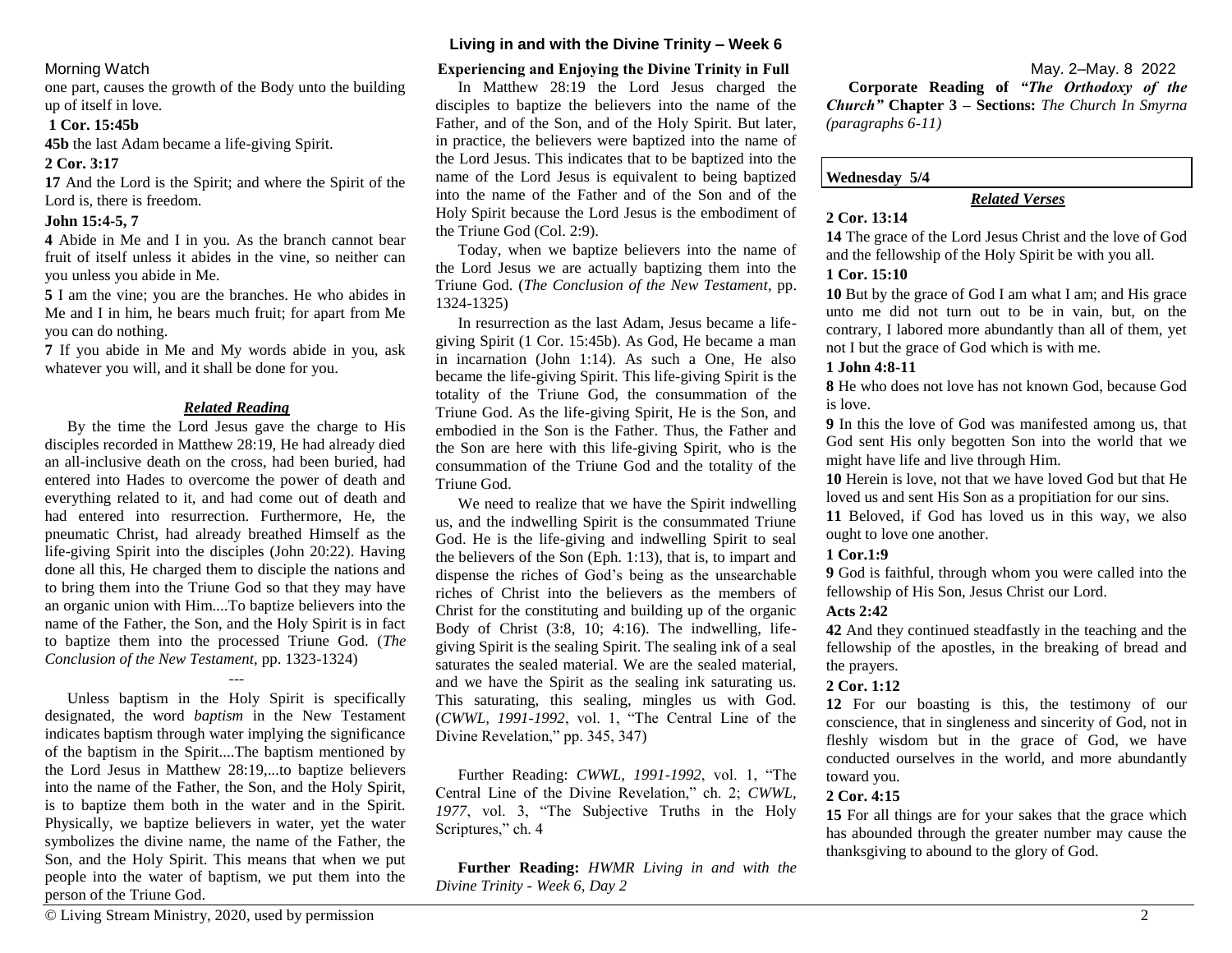# **2 Cor. 8:9**

**9** For you know the grace of our Lord Jesus Christ, that though He was rich, for your sakes He became poor in order that you, because of His poverty, might become rich.

#### *Related Reading*

The Bible shows us that the Divine Trinity is for our enjoyment. Second Corinthians 13:14...mentions three things: grace, love, and fellowship. Actually, however, this is one thing in three aspects. The source is the divine love, the course is the divine grace, and the flow is the divine fellowship. Out of God the Father flows the grace through Christ. Then this grace flows in the fellowship of the Spirit. Second Corinthians 13:14 shows us three persons in three aspects: God the Father, Christ, and the Spirit; and love, grace, and fellowship. God the Father as love is the source, Christ as grace is the course, and the Spirit as fellowship is the flow. At the end of the Bible we see our Triune God flowing forever. His flowing is for the purpose of supplying His redeemed with Himself as drink and food so that we may enjoy Him as the bountiful supply. In the beginning of my Christian life I did not realize this. But today I fully realize that we need to experience, enjoy, and express the Triune God—the Father, the Son, and the Spirit. (*CWWL, 1991-1992*, vol. 1, "The Central Line of the Divine Revelation," pp. 342- 343)

To enjoy the Divine Trinity in full is to participate in the love of God, the grace of Christ, and the fellowship of the Holy Spirit. Second Corinthians 13:14...shows that the Divine Trinity is not for the doctrinal study of theology but for our experience and enjoyment. The love of God the Father is the source, and the grace of Christ, God the Son, is the course of the love of God. When love comes out, it becomes grace. Then the fellowship of the Holy Spirit is the transmission, the communication, of the grace of Christ with the love of God the Father. Love is God the Father, grace as the outflow of love is Christ the Son, and the fellowship is the transmission of the Holy Spirit to transmit what the Son is as grace and what the Father is as love. The Holy Spirit transmits the divine riches into our being, and this transmission is the fellowship. Today we have the Divine Trinity operating

**---**

# **Living in and with the Divine Trinity – Week 6**

#### Morning Watch**Experiencing and Enjoying the Divine Trinity in Full** May. 2–May. 8 2022

in us in such a wonderful way. (*CWWL, 1988*, vol. 1, "Living in and with the Divine Trinity," pp. 382-383)

The grace of the Lord is the Lord Himself as life to us for our enjoyment (John 1:17; 1 Cor. 15:10), the love of God is God Himself (1 John 4:8, 16) as the source of the grace of the Lord, and the fellowship of the Spirit is the Spirit Himself as the transmission of the grace of the Lord with the love of God for our participation. These are not three separate matters, but three aspects of one thing, just as the Lord, God, and the Holy Spirit are not three separate Gods, but three "hypostases...of the one same undivided and indivisible" God (Philip Schaff). The love of God is the source, since God is the origin; the grace of the Lord is the course of the love of God, since the Lord is the expression of God; and the fellowship of the Spirit is the impartation of the grace of the Lord with the love of God, since the Spirit is the transmission of the Lord with God, for our experience and enjoyment of the Triune God—the Father, the Son, and the Holy Spirit, with Their divine virtues....The grace of the Lord is mentioned first [2 Cor. 13:14], because this book is on the grace of Christ (1:12; 4:15; 6:1; 8:1, 9; 9:8, 14; 12:9). Such a divine attribute of three virtues—love, grace, and fellowship and such a Triune God of the three divine hypostases the Father, the Son, and the Spirit—were needed by the distracted and confused, yet encouraged and restored, Corinthian believers. (*Life-study of 2 Corinthians*, pp. 524-525)

Further Reading: *Life-study of 2 Corinthians*, msg. 59

**Further Reading:** *HWMR Living in and with the Divine Trinity - Week 6, Day 3*

**Corporate Reading of** *"The Orthodoxy of the Church"* **Chapter 3 – Sections:** *The Church In Smyrna (paragraphs 12-16)*

# **Thursday 5/5**

# *Related Verses*

# **John 3:16**

**16** For God so loved the world that He gave His only begotten Son, that every one who believes into Him would not perish, but would have eternal life.

#### **John 1:17, 14, 16**

**17** For the law was given through Moses; grace and reality came through Jesus Christ.

**14** And the Word became flesh and tabernacled among us (and we beheld His glory, glory as of the only Begotten from the Father), full of grace and reality.

**16** For of His fullness we have all received, and grace upon grace.

#### **John 4:14**

**14** But whoever drinks of the water that I will give him shall by no means thirst forever; but the water that I will give him will become in him a fountain of water gushing up into eternal life.

#### **John 7:38-39**

**38** He who believes into Me, as the Scripture said, out of his innermost being shall flow rivers of living water.

**39** But this He said concerning the Spirit, whom those who believed into Him were about to receive; for the Spirit was not yet, because Jesus had not yet been glorified.

#### **1 Cor. 16:23-24**

**23** The grace of the Lord Jesus be with you.

**24** My love in Christ Jesus be with you all.

#### **1 John 4:9-10**

**9** In this the love of God was manifested among us, that God sent His only begotten Son into the world that we might have life and live through Him.

**10** Herein is love, not that we have loved God but that He loved us and sent His Son as a propitiation for our sins.

#### *Related Reading*

The love of God the Father is expressed in the grace of Christ the Son. The source of this grace is the love of God. Love is the hidden source; when love is expressed, it becomes grace....When the grace of Christ is traced back to its origin, which is God, it is love, and when the love of God is expressed through Christ, it is grace. Grace is the expression of love, and love is the source of grace. The grace of Christ comes out altogether from the love of God....When the divine love appears to us, it becomes grace. (*The Conclusion of the New Testament*, pp. 3246- 3247)

**---**

The grace of Christ the Son is in the fellowship of God the Spirit to be transmitted to the believers. It is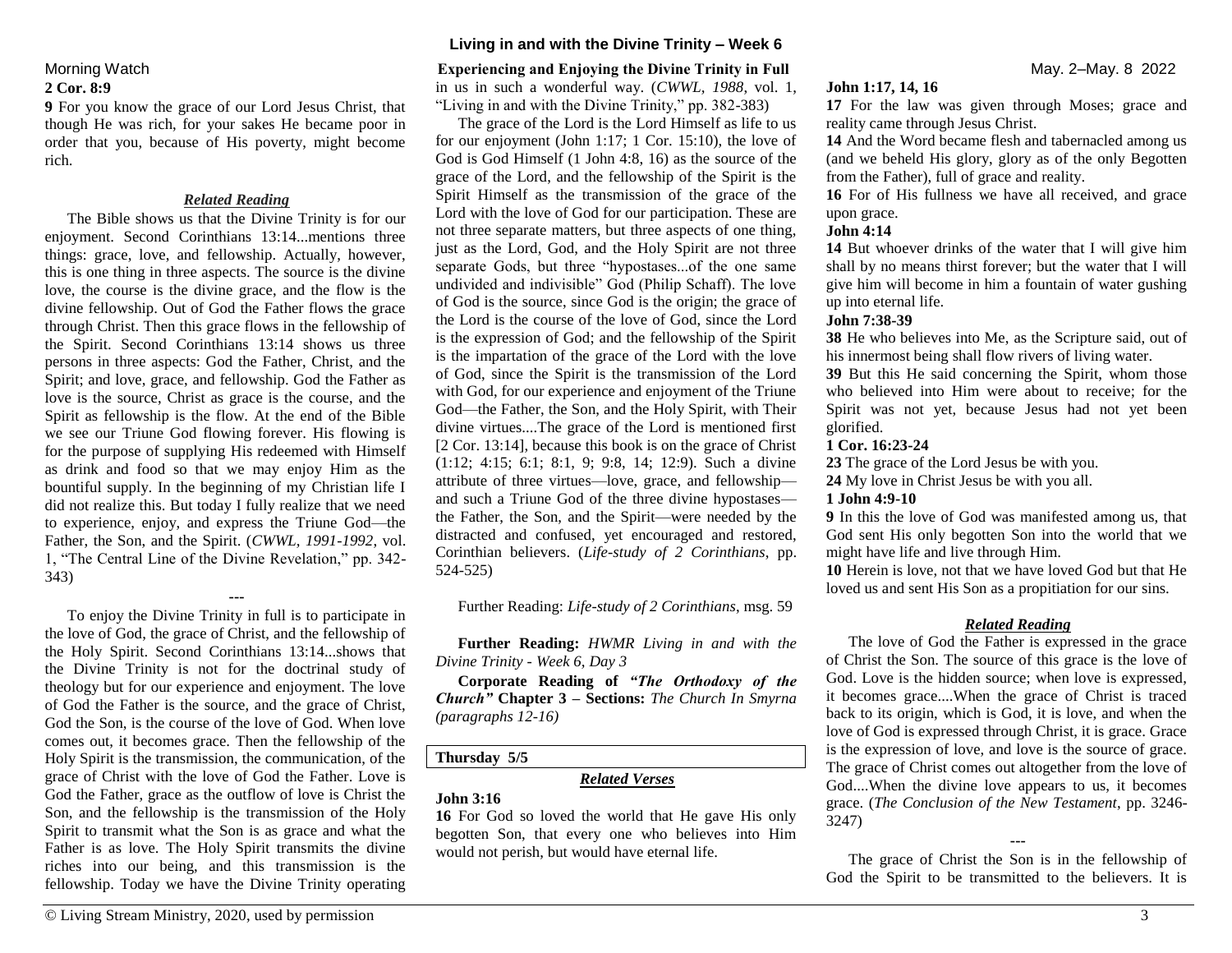#### **Living in and with the Divine Trinity – Week 6**

through the fellowship of the Holy Spirit that this grace is able to reach us. The fellowship of the Holy Spirit is the transmission of the Holy Spirit. The grace of Christ comes out of the love of God, but this grace comes into us, is conveyed to us, and is transmitted into us through the fellowship of the Holy Spirit. Therefore, in order to enjoy the grace of the Lord we must be in the fellowship of the Holy Spirit, and as we are enjoying the grace of the Lord, we taste the love of God....Today if we desire to enjoy the grace of Christ, we must be in the fellowship of the Holy Spirit, and as we are enjoying the grace of Christ, we will spontaneously taste the love of God. (The Conclusion of the New Testament, p. 3247)

With the Divine Trinity are the source, the course, and the flow. The source, the fountain, of [the] circulation [of the Divine Trinity within us] is the love of the Father. The course, the outflow, of this circulation is the very grace expressed and conveyed to us by Christ. The grace of Christ comes out of the source of the love of the Father. The flow is the Holy Spirit as the fellowship, the communication, the transmission, the circulation, of the grace of Christ with the love of the Father.

We have two circulations within us. One circulation is the circulation of blood within our physical body, and the other circulation is the circulation of the Divine Trinity in our spirit. Without either of these circulations we would die either physically or spiritually. Second Corinthians 13:14 gives us a detailed description of this inner, spiritual circulation. This circulation is the supply in our Christian life and church life. This is similar to saying that the current of electricity is the supply of power to an entire city. All the big cities on the earth today depend upon electricity. A number of years ago the current of electricity to the city of New York was cut off for a period of time. When that happened, the entire life of the city stopped. This is a very good illustration. We must see that the entire church life depends upon 2 Corinthians 13:14. It depends upon the love of the Father, the grace of the Son, and the fellowship of the Spirit to flow as a current within our spirit.

Many times while I am speaking in the ministry of the word, I have the inner sensation that the divine current is going on. If the current within me stops, I have nothing to speak. If we miss the Spirit in our speaking, our speaking is empty. Furthermore, if the current within us is cut off while we are listening to the ministry of the word, our

listening is empty. We need to speak in the flow and listen in the flow. The flow is the transmission of the Holy Spirit, and this transmission is the fellowship that conveys the grace of Christ the Son as the outflow of the love of the Triune God. The current of the Divine Trinity within us as revealed in 2 Corinthians 13:14 is our spiritual pulse. (*CWWL, 1988*, vol. 1, "Living in and with the Divine Trinity," pp. 383-384)

Further Reading: *The Conclusion of the New Testament*, msg. 322

**Further Reading:** *HWMR Living in and with the Divine Trinity - Week 6, Day 4*

**Corporate Reading of** *"The Orthodoxy of the Church"* **Chapter 3 – Sections:** *The Church In Smyrna (paragraphs 17-23)*

#### **Friday 5/6**

### *Related Verses*

### **Rev. 1:4-5**

**4** John to the seven churches which are in Asia: Grace to you and peace from Him who is and who was and who is coming, and from the seven Spirits who are before His throne,

**5** And from Jesus Christ, the faithful Witness, the Firstborn of the dead, and the Ruler of the kings of the earth. To Him who loves us and has released us from our sins by His blood

#### **Rev. 3:1**

**1** And to the messenger of the church in Sardis write: These things says He who has the seven Spirits of God and the seven stars: I know your works, that you have a name that you are living, and yet you are dead.

#### **Rev. 4:5, 10**

**5** And out of the throne come forth lightnings and voices and thunders. And there were seven lamps of fire burning before the throne, which are the seven Spirits of God;

**10** The twenty-four elders will fall before Him who sits upon the throne and worship Him who lives forever and ever; and they will cast their crowns before the throne, saying,

Morning Watch**Experiencing and Enjoying the Divine Trinity in Full** May. 2–May. 8 2022

#### **Exo. 25:37**

**37** And you shall make its lamps, seven; and set up its lamps to give light to the area in front of it.

# **Num. 8:2**

**2** Speak to Aaron and say to him, When you set up the lamps, the seven lamps will give light in front of the lampstand.

# **Zech. 3:9**

**9** For here is the stone that I have set before Joshua-upon one stone are seven eyes. I will engrave its engraving, declares Jehovah of hosts, and I will remove the iniquity of that land in one day.

# **Zech. 4:2, 7**

**2** And he said to me, What do you see? And I said, I see that there is a lampstand all of gold, with its bowl on top of it and its seven lamps upon it, with seven pipes for each of the lamps on top of it;

**7** Who are you, O great mountain? Before Zerubbabel you will become a plain, and he will bring forth the topstone with shouts of Grace, grace to it.

# *Related Reading*

Our enjoyment of the Divine Trinity in full is consummated with grace and peace by the Father, who is, who was, and who is coming; by the seven Spirits; and by Jesus Christ, the faithful Witness, the Firstborn of the dead, and the Ruler of the kings of the earth (Rev. 1:4-5). Grace is the Triune God as our enjoyment, and peace is the issue, the result, of our enjoyment of grace. The more we enjoy the Triune God as our grace, the more we have peace within. In Revelation 1 the Father is referred to as the One who is, who was, and who is coming. As God the eternal Father, He was in the past, He is in the present, and He is coming in the future. This shows that even the Father Himself is triune. He is triune as the One who is, who was, and who is coming. The seven Spirits are the sevenfold intensified Spirit. The one Spirit has been intensified sevenfold. The sevenfold Spirit may be likened to a seven-way lamp. Such a seven-way lamp gives us the strongest light, the intensification of light. The Spirit today is intensified sevenfold because of the dark age. (*CWWL, 1988*, vol. 1, "Living in and with the Divine Trinity," pp. 384-385)

---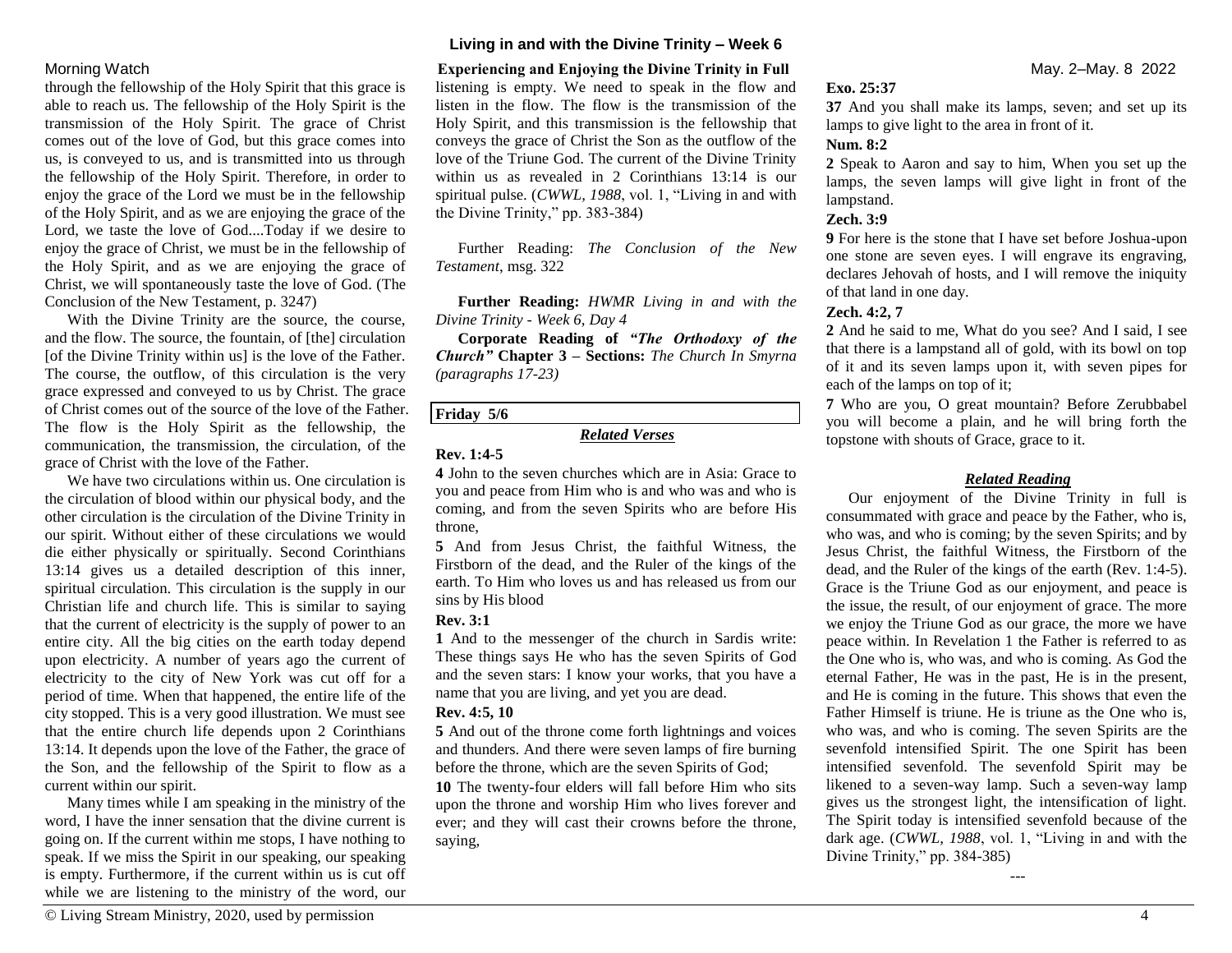### **Living in and with the Divine Trinity – Week 6**

God is...the One who is, who was, and who is coming. This is the meaning of the name Jehovah. In Hebrew, Jehovah means, "I am who I am." His being the I Am signifies that He is the One who exists from eternity to eternity. His title, *I Am*, not only indicates that He exists but that, in a positive sense, He is everything. He is life, light, and every other positive thing. Do you need life? God is life. Do you want light? God is light. Do you desire holiness? God is holiness. God exists from eternity to eternity and He is everything. This is our God. (*Lifestudy of Revelation*, p. 39)

In the book of Revelation the Spirit is called the seven Spirits (1:4; 4:5; 5:6), the sevenfold intensified Spirit to counteract the degradation of the church. The seven Spirits in Revelation 1:4 undoubtedly are the Spirit of God because They are ranked among the Triune God. As seven is the number for completion in God's operation, so the seven Spirits must be for God's move on earth. In substance and existence God's Spirit is one. In the intensified function and work of God's operation His Spirit is sevenfold. It is like the lampstand in Zechariah 4:2. In existence it is one lampstand, but in function it is seven lamps. At the time the book of Revelation was written, the church had become degraded, and the age was dark. Therefore, the sevenfold intensified Spirit of God was needed for God's move on earth.

The title *the seven Spirits* indicates that the Spirit has been intensified sevenfold. This Spirit intensifies all the elements of the Spirit: divinity, incarnation, crucifixion, resurrection, reality, life, and grace. The seven lamps in Revelation 4:5 refer to the seven lamps of the lampstand in Exodus 25:37 and the seven lamps of the lampstand in Zechariah 4:2.

The seven lamps of fire which are the seven Spirits of God signify the enlightening and searching of the sevenfold intensified Spirit of God. In Exodus 25 and Zechariah 4 the seven lamps, signifying the enlightening of the Spirit of God in God's move, are for God's building, either for the tabernacle or the rebuilding of the temple. [In Revelation 4:5] the seven lamps are for God's judgment, which will issue also in God's building—the building of the New Jerusalem. (*The Conclusion of the New Testament*, pp. 867-868)

### Morning Watch**Experiencing and Enjoying the Divine Trinity in Full** May. 2–May. 8 2022

Further Reading: *CWWL, 1984*, vol. 2, "Elders' Training, Book 2: The Vision of the Lord's Recovery," ch. 10; Life-study of Revelation, msg. 4

**Further Reading:** *HWMR Living in and with the Divine Trinity - Week 6, Day 5*

**No Corporate Reading today**

### **Saturday 5/7**

# *Related Verses*

#### **Rev. 5:6**

**6** And I saw in the midst of the throne and of the four living creatures and in the midst of the elders a Lamb standing as having just been slain, having seven horns and seven eyes, which are the seven Spirits of God sent forth into all the earth.

#### **Col. 1:18**

**18** And He is the Head of the Body, the church; He is the beginning, the Firstborn from the dead, that He Himself might have the first place in all things;

#### **Rev. 5:5, 12-13**

**5** And one of the elders said to me, Do not weep; behold, the Lion of the tribe of Judah, the Root of David, has overcome so that He may open the scroll and its seven seals.

**12** Saying with a loud voice, Worthy is the Lamb who has been slain to receive the power and riches and wisdom and strength and honor and glory and blessing.

**13** And every creature which is in heaven and on the earth and under the earth and on the sea and all things in them, I heard saying, To Him who sits upon the throne and to the Lamb be the blessing and the honor and the glory and the might forever and ever.

#### **Col 1:15-17, 19-20**

**15** Who is the image of the invisible God, the Firstborn of all creation,

**16** Because in Him all things were created, in the heavens and on the earth, the visible and the invisible, whether thrones or lordships or rulers or authorities; all things have been created through Him and unto Him.

**17** And He is before all things, and all things cohere in Him;

**19** For in Him all the fullness was pleased to dwell

**20** And through Him to reconcile all things to Himself, having made peace through the blood of His crossthrough Him, whether the things on the earth or the things in the heavens.

### *Related Reading*

Christ as the redeeming Lamb has seven observing and searching eyes for executing God's judgment upon the universe to fulfill God's eternal purpose, which will consummate in the building up of the New Jerusalem. Therefore, in Zechariah 3:9 He is prophesied as the stone, which is the topstone (4:7), with seven eyes for God's building. These seven eyes are the seven Spirits of God sent forth into all the earth, running "to and fro on the whole earth" (v. 10).

The seven Spirits as the seven eyes of the Lamb are also for transfusing. When Christ looks at us with His seven eyes, these eyes, which are the seven Spirits, will transfuse Christ's element into us....As the Lord enlightens and judges us, He looks at us, and through the seven Spirits as His eyes He transfuses Himself into us for our transformation. (*The Conclusion of the New Testament*, p. 868)

In Revelation 1:5 Christ, the Son of God, is unveiled as "the faithful Witness."...Although He is God, He is also the Witness of God. Without Him, we cannot know, see, or gain God. God is testified by Him. He is the Witness of the entire Godhead.

---

Christ's being the faithful Witness refers to His earthly life of thirty-three and a half years. He was the Witness, the testimony, the expression of God, testifying in His human living what God is (3:14)....Many people wondered who He was. This man was God, and He witnessed God. As the living and faithful Witness of God, Christ is the One who testifies God. All men know that there is God, but no one has ever seen Him. However, there is a man in this universe, who lived on the earth by the name of Jesus and who was and still is the testimony of God. In Christ, we can see whatever God is (John 1:18). Jesus testifies God not only by His word and deeds but also by what He is. His being is the testimony of God.

In the universe...first, God created all existing things; second, He resurrected some of these existing things and brought them into another sphere, another realm, which is